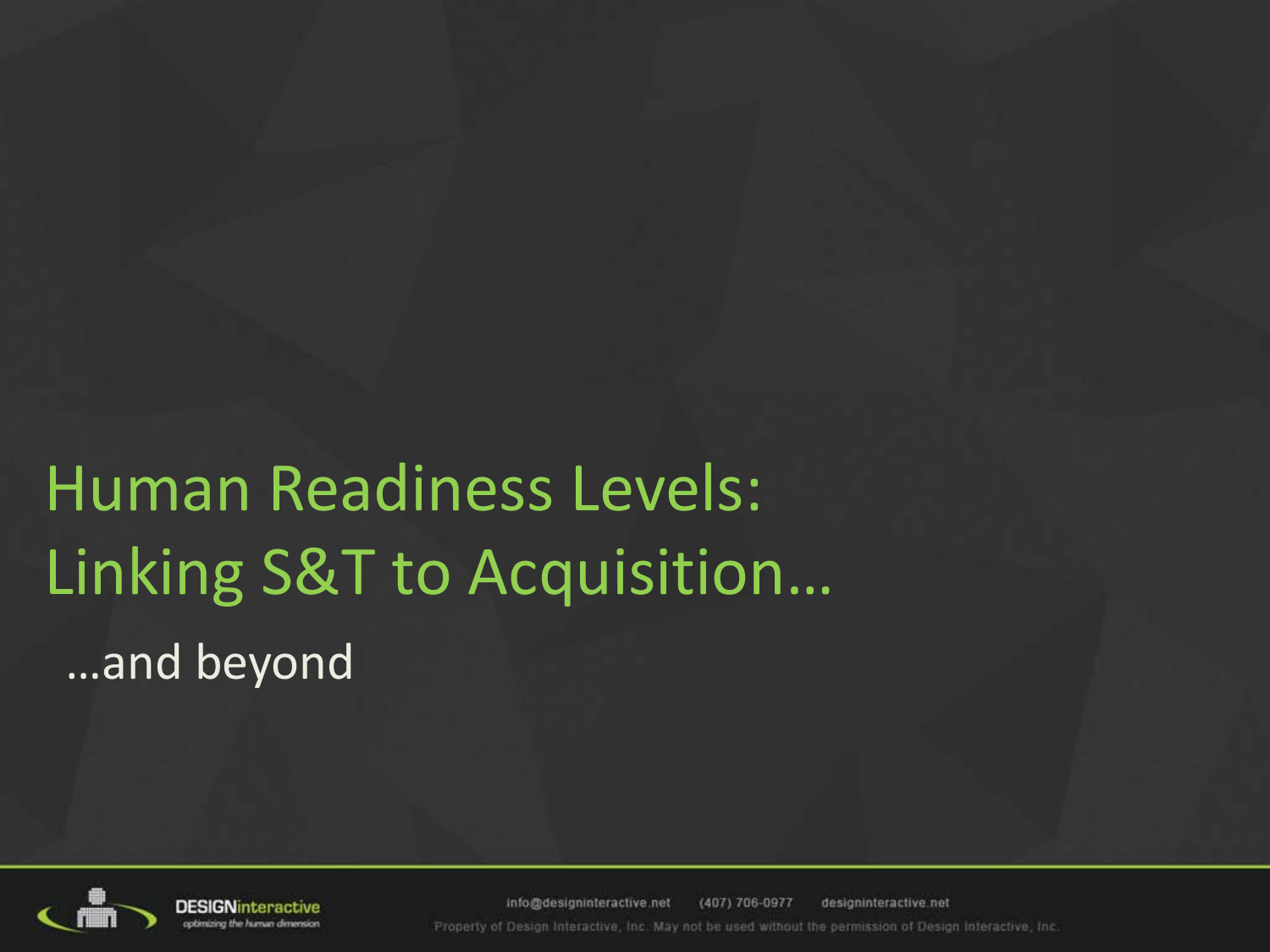





**DESIGNinteractive** optimizing the human dimension

info@designinteractive.net (407) 706-0977 designinteractive.net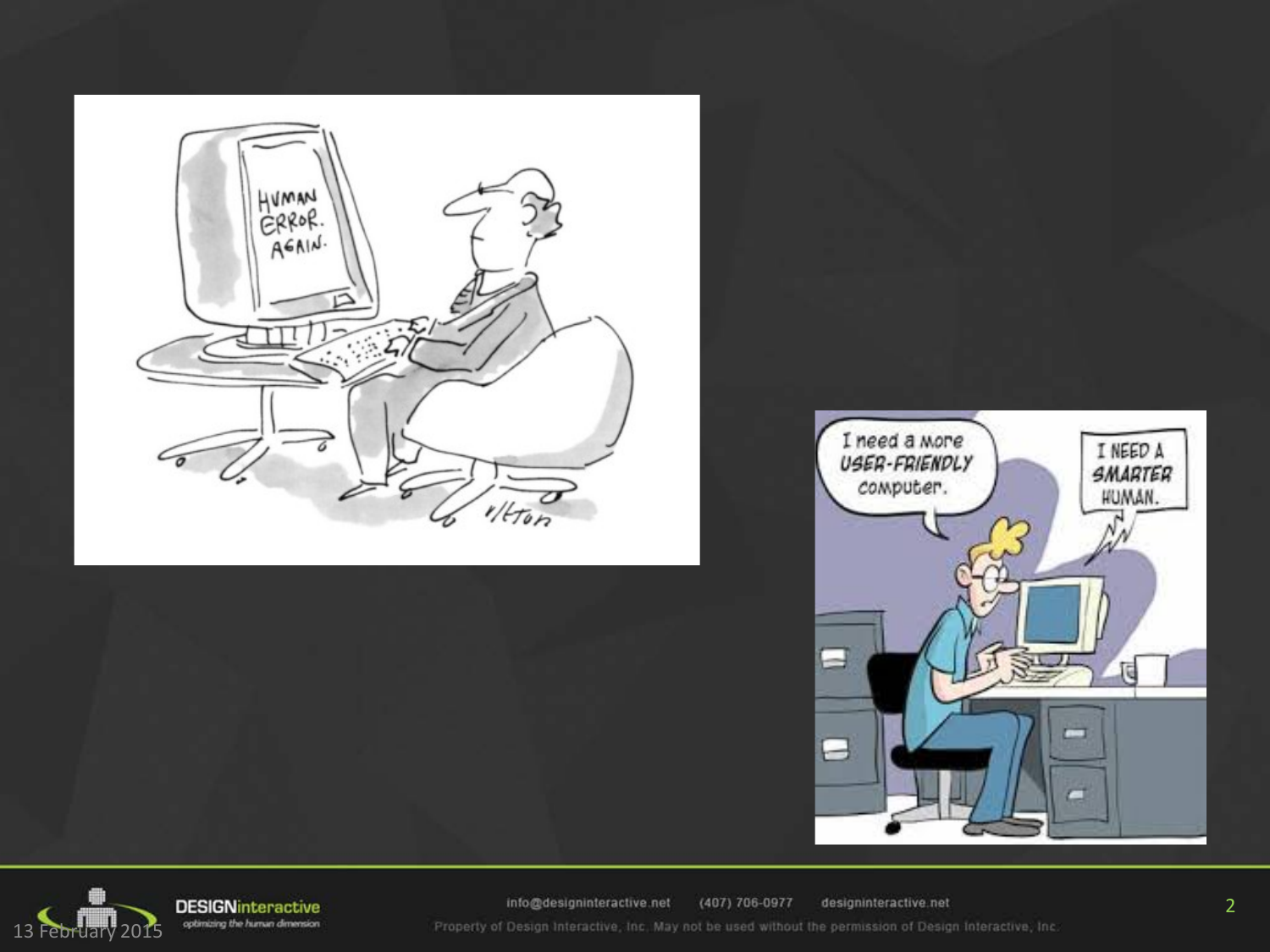### Human Systems Operational Capability Scope

- Acquire
- Train
- Equip
- Enhance
- Protect

How do we ensure that complex systems developed today are ready and optimized for human interaction?

Mason et al., 2013



**DESIGNinteractive** optimizing the human

info@designinteractive.net (407) 706-0977 designinteractive.net Properly of Design Interactive, Inc. May not be used without the permission of Design Interactive, Inc.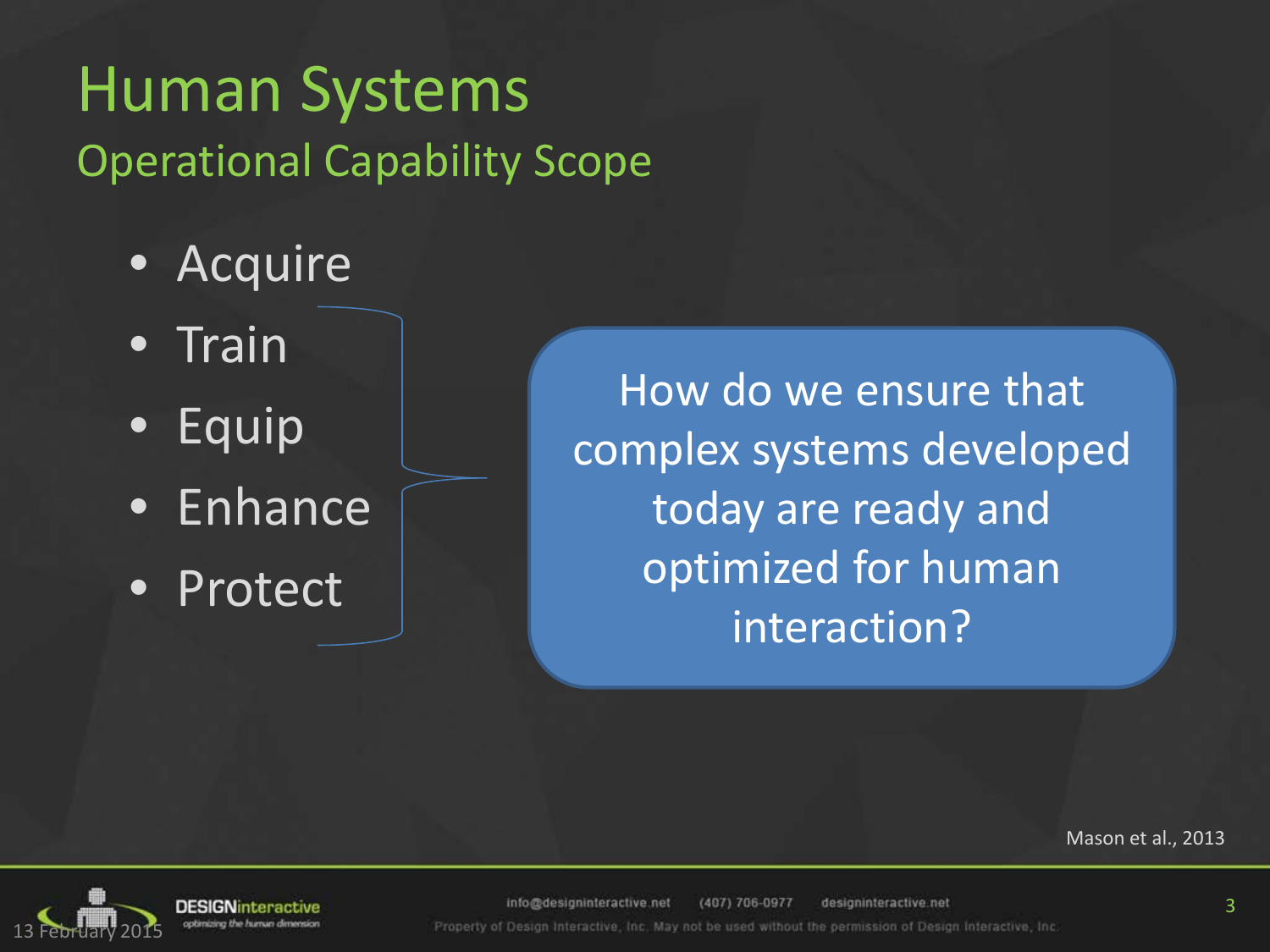## Human Readiness Levels





**DESIGN**interactive

(407) 706-0977 info@designinteractive.net designinteractive.net Property of Design Interactive, Inc. May not be used without the permission of Design Interactive, Inc.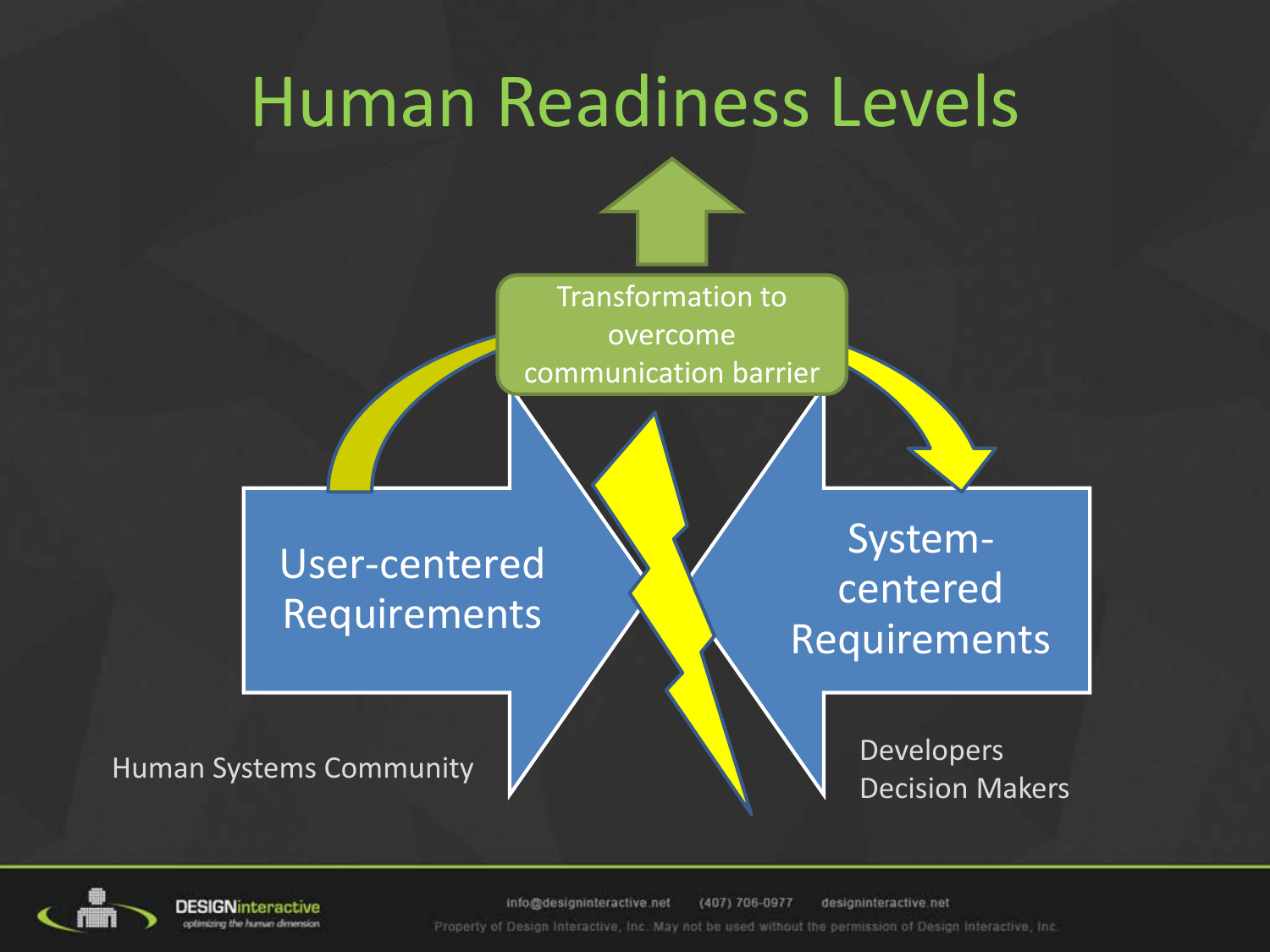## Human Readiness Levels

- NDIA HSC and DoD HFE TAG have driven awareness and progress in quantifying human readiness
- Support transfer from R&D to system acquisition and deployment



info@designinteractive.net (407) 706-0977 designinteractive net Properly of Design Interactive, Inc. May not be used without the permission of Design Interactive, Inc.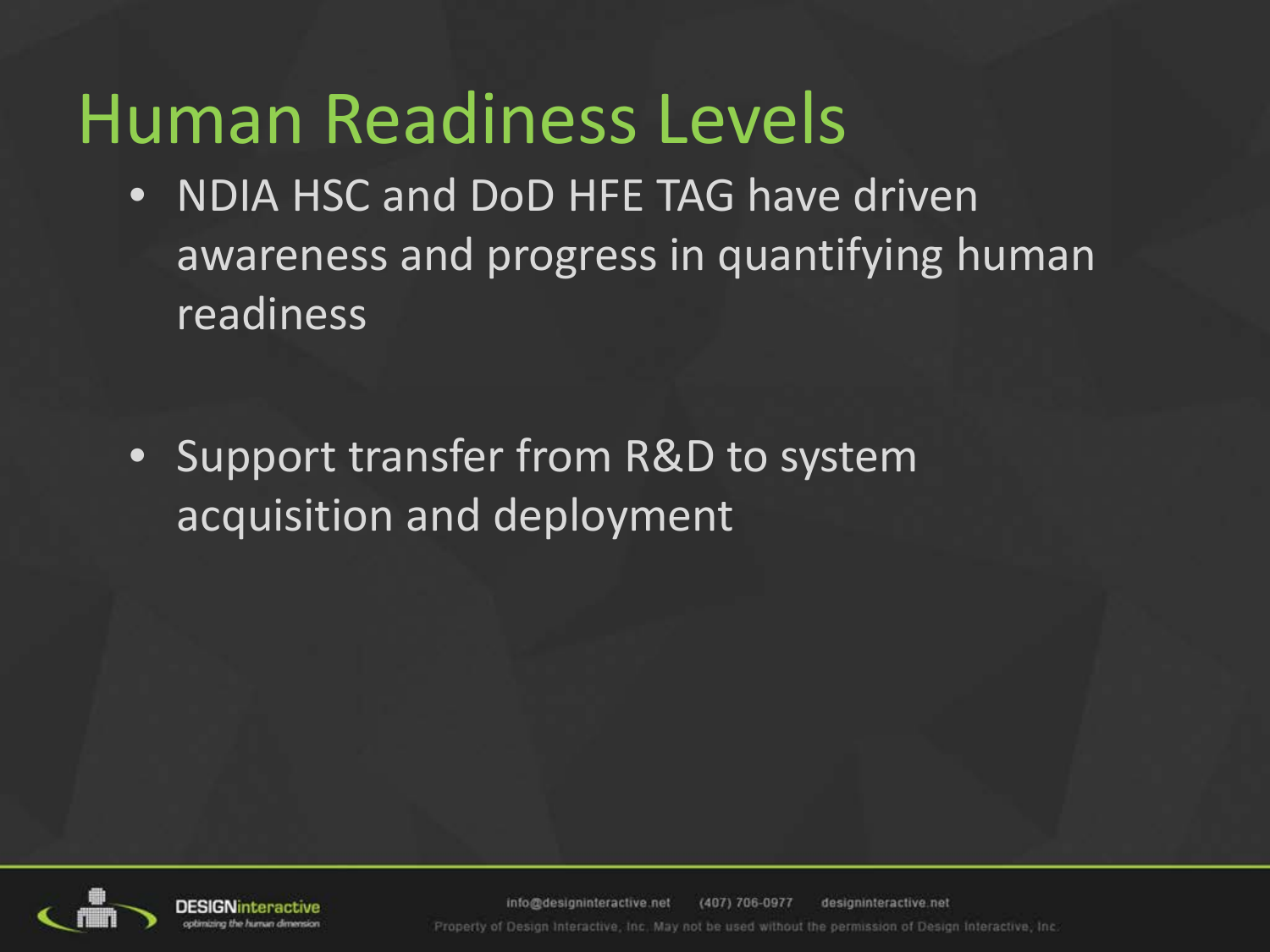## Human Readiness…

#### of **Systems:** designed, developed, deployed

- Tool at the 'human factors practitioner' level that can be shared with decision makers
	- Minimize HS/HF related risks to project schedule and costs
	- Measure R&D outcomes
- Support enforcement of HSI standards through development and validation of HF anchors to measure and model maturity
- Decision makers can use anchors to assess and track HSI maturity in the acquisition, project management, or implementation phases

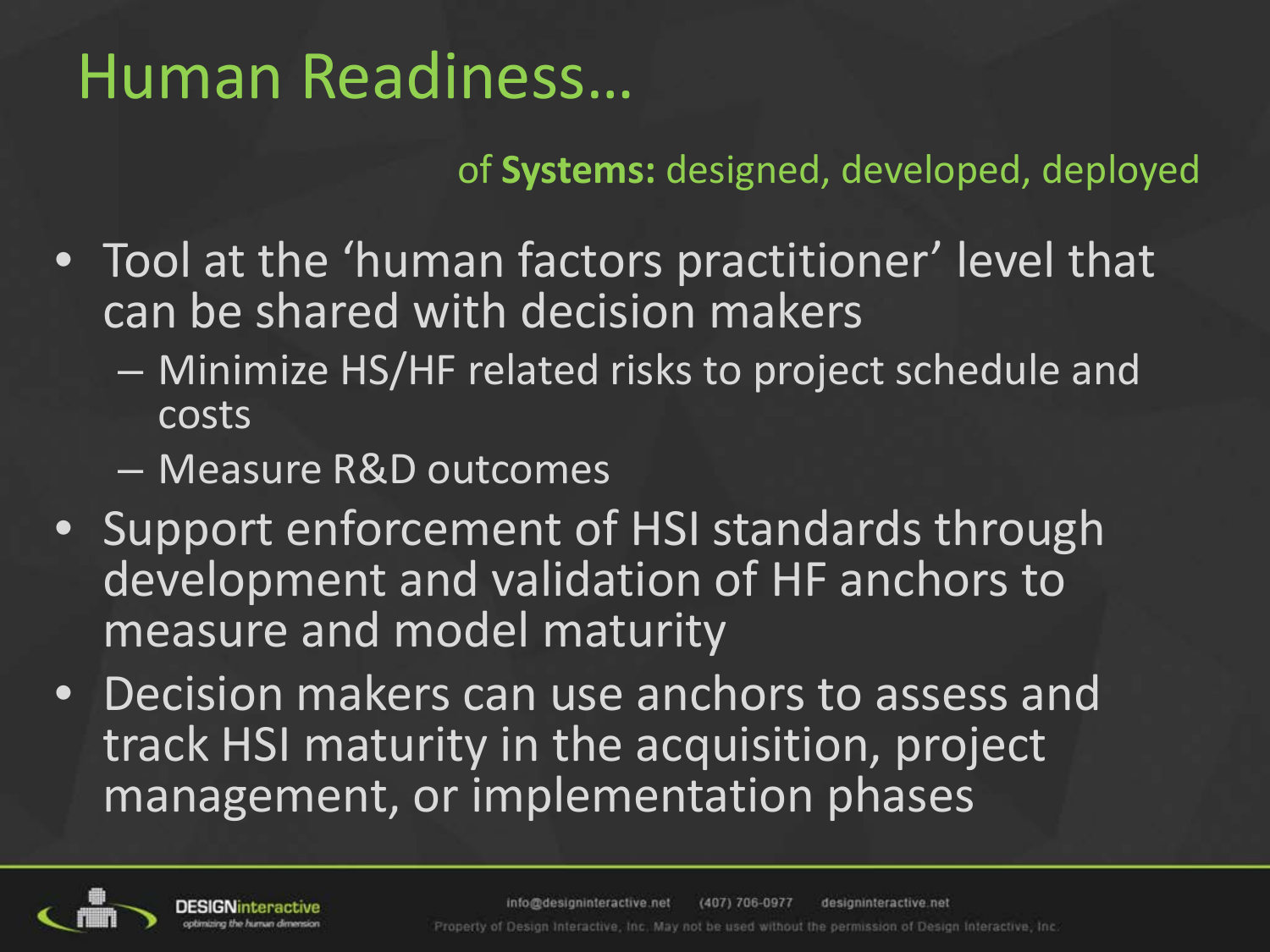# One approach to Quantifying Human Readiness of Systems

#### *Input of Human Factors Evaluation Data, emphasis on Issues*

- Conditions under which the issue was identified
- Related human factors anchors (FAA)
- Risk level of the issue
- Progress made toward resolving the issue





info@designinteractive.net (407) 706-0977 designinteractive.net Property of Design Interactive, Inc. May not be used without the permission of Design Interactive, Inc.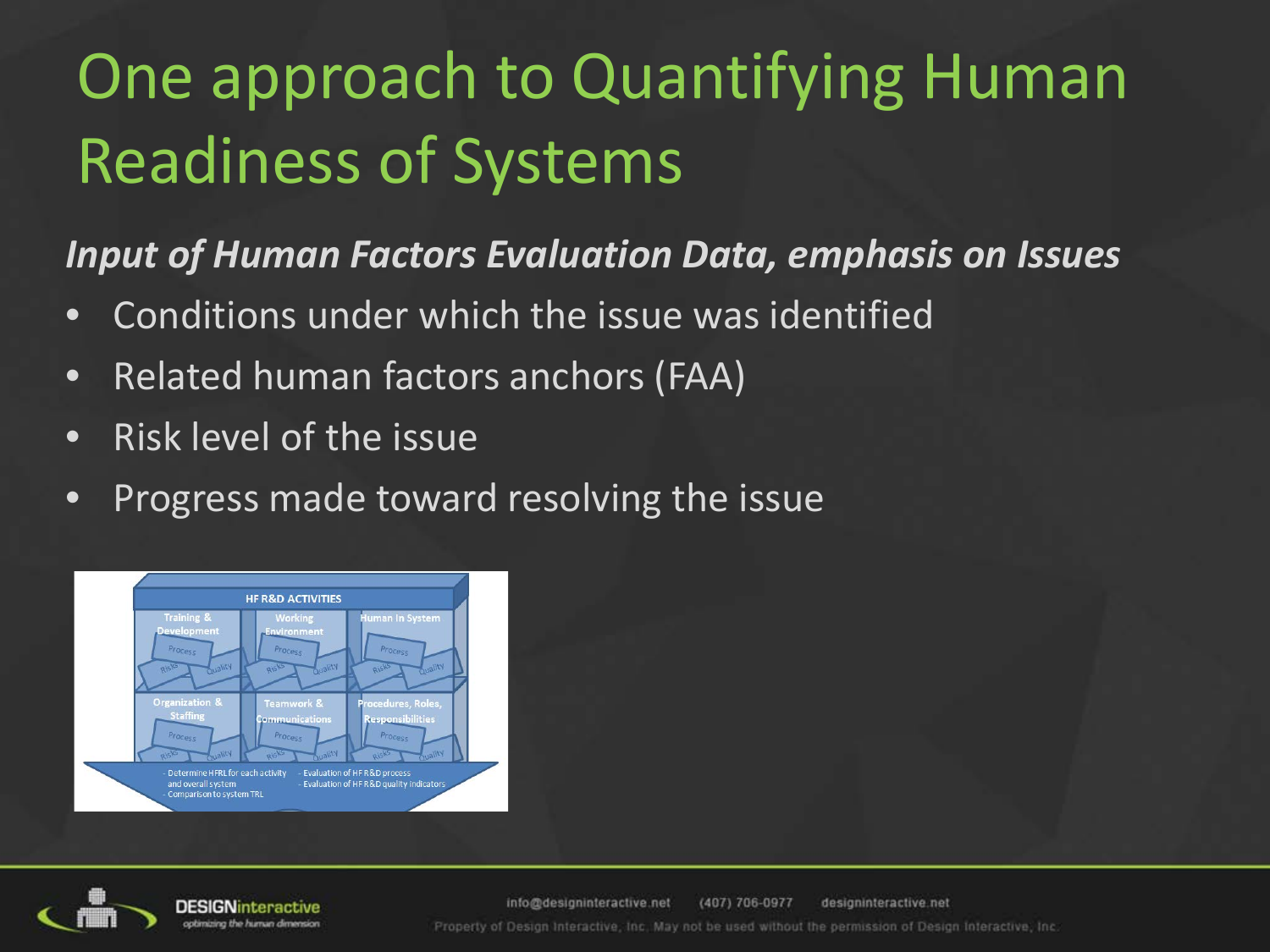# One approach to Quantifying Human Readiness of Systems

#### *Analyze Human Factors Issues*

- Calculate human factors readiness level based on 2 components:
	- Number of HF issues, prioritized by risk severity and probability
	- Degree issue has been addressed solution conceptualized, implemented, validated?

#### *Track and Predict*

- Track each identified issue and its associated resolution recommendations over time (i.e., across multiple evaluations)
- Predict impact of adopting a recommendation on the system **HFRL**

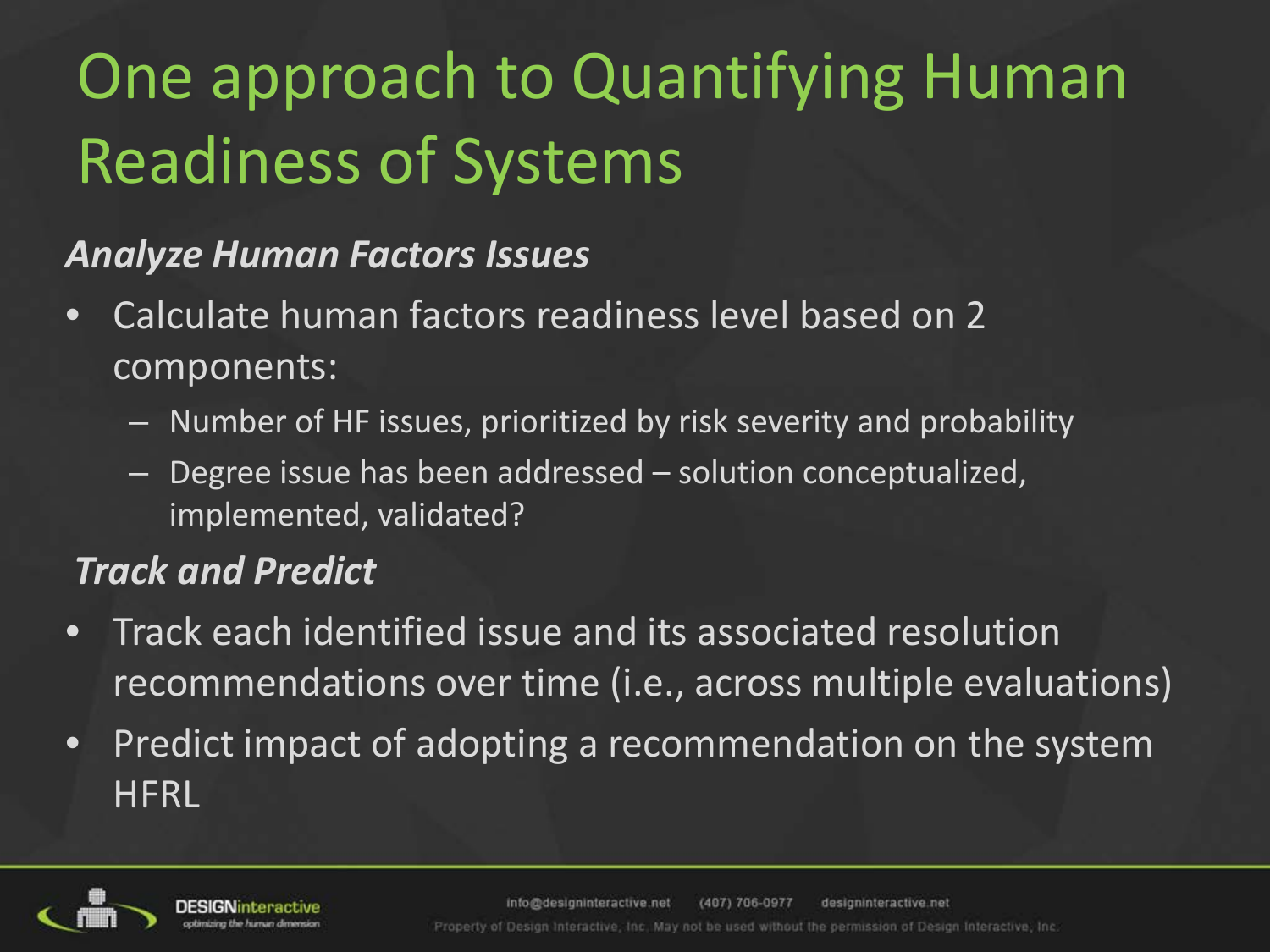## Challenges remain

User-centered **Requirements** 

Systemcentered Requirements

- Relationship between practitioner tool at detailed level to high level decision maker summary brief
	- Communication language and understanding
- Merger of strategic HRL and detailed approaches to quantify
- Baseline metrics/methods to set 'thresholds' for level achievement
	- Completing process is not enough –outcome of the process must be considered and tracked

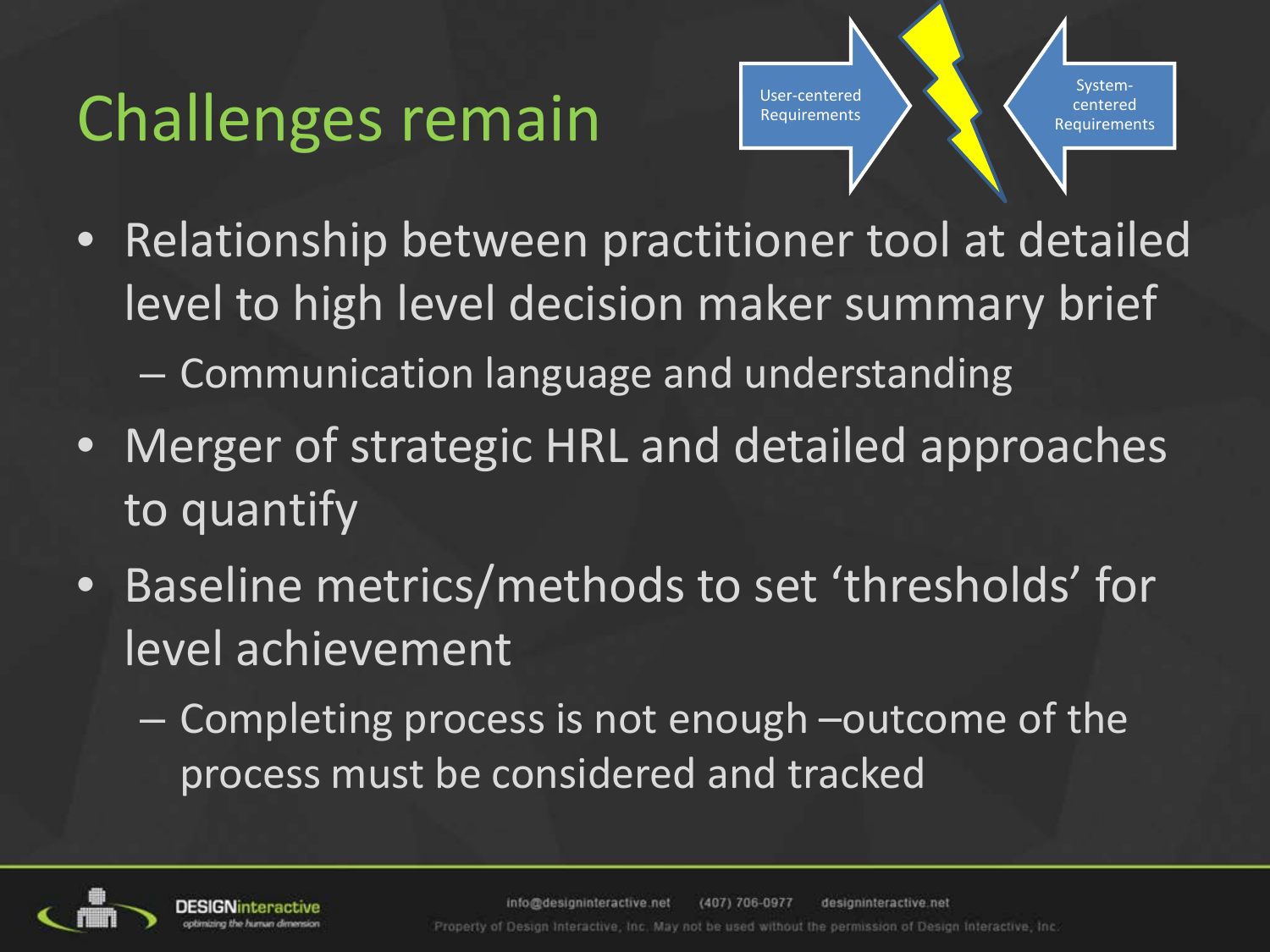## **Beyond System Evaluation...**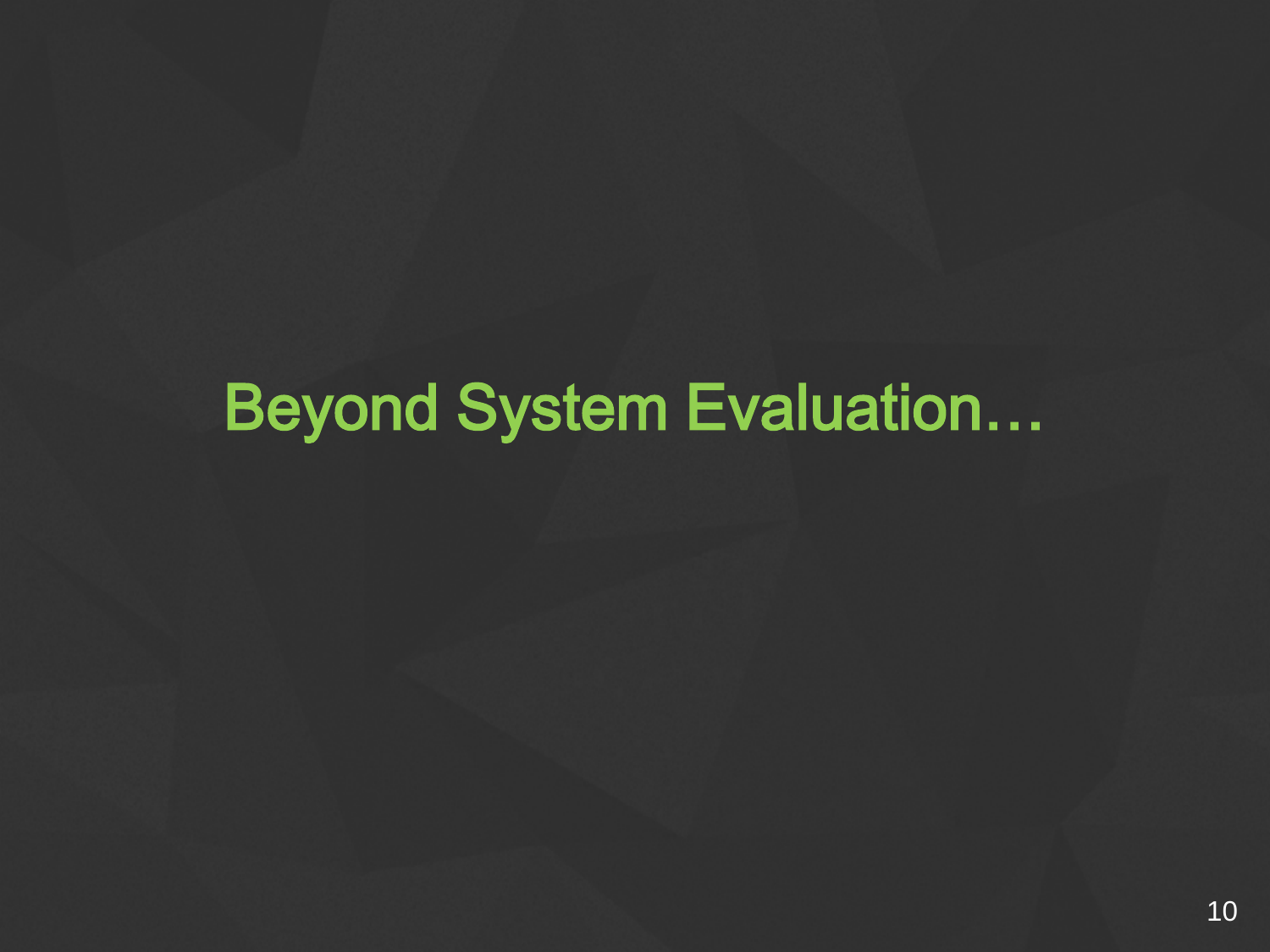### Human Readiness…

### of **training** solutions

- Training Effectiveness Readiness Levels
	- How effective is the training system?
	- What parameters make it most effective?
	- Need for objective, consistent scale to compare across systems
- Again, not tracking process of evaluation, but *outcome* – has training demonstrated xx in training effectiveness



info@designinteractive.net (407) 706-0977 desir Property of Design Interactive, Inc. May not be used without the pe

Baseline measurement needed!!! What is threshold??